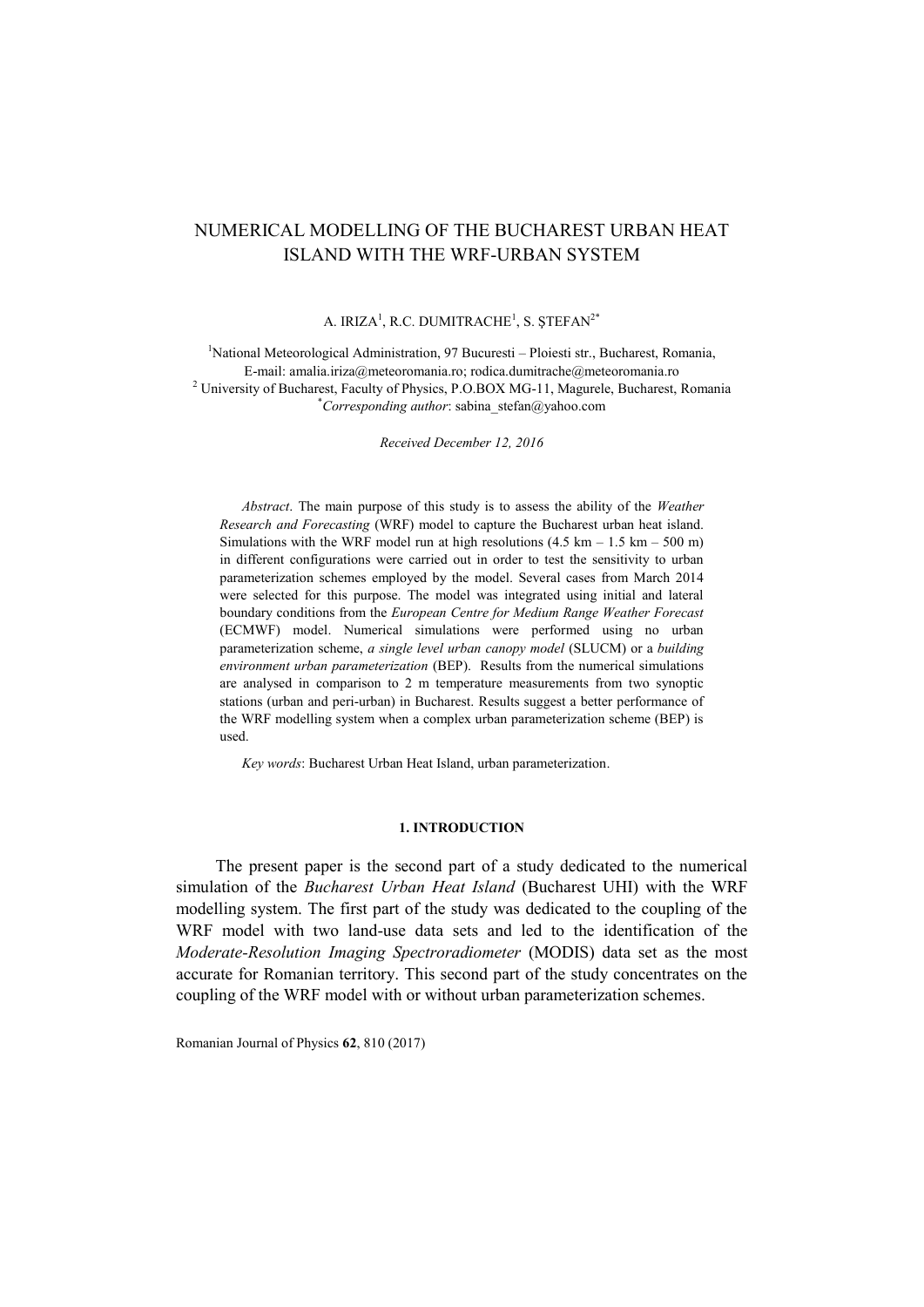| Article no. 810 | Iriza <i>et al.</i> |  |
|-----------------|---------------------|--|
|                 |                     |  |

The urban heat island (UHI) effect is defined by the fact that the air in the urban canopy is usually warmer than that in the surrounding countryside [1]. The difference between the warm urban core and the background rural temperature defines the UHI intensity [1]. Extensive reviews on the progress in urban climatology and scale modelling of urban climate have been conducted [2, 3], while urban areas and their effect on local meteorology have been the object of many studies which include the general characteristics of the phenomenon, the identification and characterization of the UHI for different urban areas [4, 5], and the impact on meteorological variables [6, 7].

The necessity to assess the impact of urban areas on local meteorology and the extensive development of *numerical weather prediction* (NWP) models has led to a particular interest in the representation of urban areas in such models, thus creating coupled urban-NWP modelling systems. *Single-layer urban canopy models* (SLUCMs) [8, 9, 10] represent the urban geometry as infinitely long street canyons and take into account different urban surfaces, while estimating surface skin temperature, heat and momentum fluxes. The most complex approaches used for the parameterization of urban areas are the multi-layer urban canopy models such as *Building Environment Parameterization* (BEP) [11] and *Building Energy Model* (BEM) [12]. These parameterizations represent three-dimensional urban surfaces and consider the effects of vertical and horizontal surfaces on potential temperature, momentum and turbulent kinetic energy in the urban canopy layer.

In recent years, the *Weather Research and Forecasting* (WRF) model [13] has been the object of intensified efforts in order to improve the ability of the model to capture and assess different problems in urban areas [14]. Studies performed for various urban regions such as Stuttgart [15], Lisbon [16], Salt Lake City [17], Taipei [18] and Beijing [19] proved the advantages of using the WRF-Urban/Noah coupled system for the study of the UHI phenomenon and its effects on precipitation, boundary layer development, local meteorology, air pollution. Salamanca *et al.* [20] points out the importance of using numerical models such as WRF in order to perform detailed studies over longer periods of time, for different urban areas, in order to analyse the impact of the UHI on cloud formation, planetary boundary layer structure and air quality.

The largest city and capital of Romania, Bucharest is the sixth largest city in the European Union by population within city limits ([21], © European Union, 1995–2014). Situated in the southern part of the country, in the Romanian Plain, Bucharest is considered a Larger Urban Zone and is an important transportation hub and economic center. However, the Bucharest UHI has primarily been the subject of observational research. The behavior of the Bucharest UHI in terms of extension, geometry and magnitude has been described using MODIS thermal data [22, 23]. Studies on the Bucharest UHI were also conducted by Andrei and Stefan [24], who took into account synoptic-scale circulation patterns over South-Eastern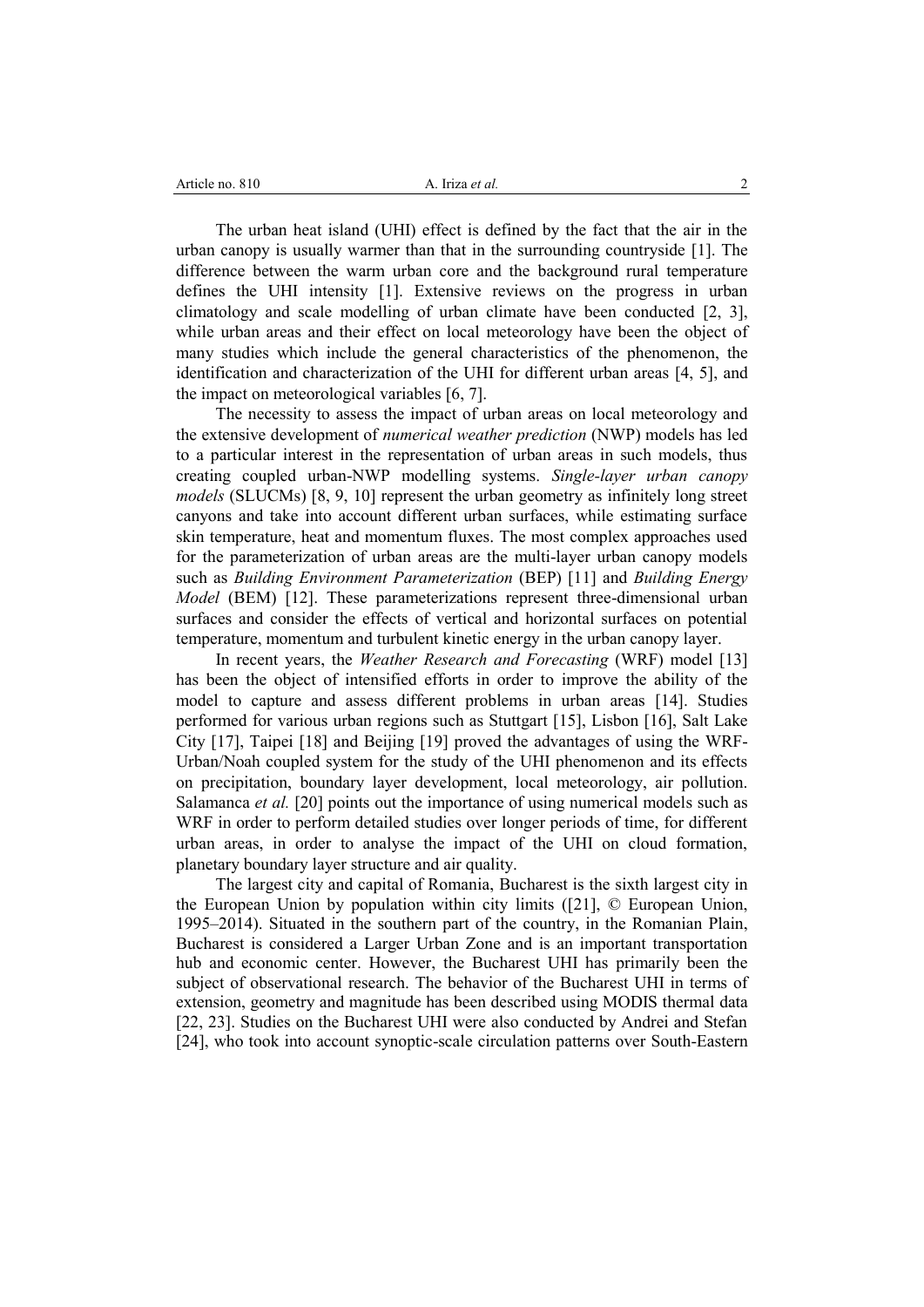Europe and revealed a strong relationship between the Bucharest UHI, air mass circulations and the impact upon the weather in Bucharest.

In the present study, the performance of the WRF model in capturing the Bucharest UHI was analyzed using various urban parameterization schemes employed by the model. The modelling system and analysis methods are described in Section 2 of this paper, while Section 3 is dedicated to the analysis of the results obtained with the numerical simulations, followed by conclusions in Section 4.

### **2. MODEL SET-UP AND METHODS**

The WRF model with the Advanced Research WRF solver (ARW) dynamical core (version 3.4) was integrated for 6 cases in the spring of 2014 when the observed intensities of the Bucharest UHI varied between  $-1^{\circ}C$  and  $8^{\circ}C$ . Numerical simulations were performed for the initial dates of 11, 12, 13, 20, 30 and 31 March 2014 (30 hours of forecast), in order to assess the ability of the WRF model to capture the Bucharest UHI observed in this period. The 2 m temperature forecasts from the WRF model were compared to the observations registered at two synoptic stations: station B1 (urban) located in the center of Bucharest (Bucharest-Filaret), and station B2 (peri-urban) located at the periphery (northern limit) of the city (Bucharest-Baneasa).

The WRF model was integrated for three nested domains, with the two-way nesting option and feedback between them (Fig. 1). The domains covered the entire Romanian territory (d01 – 4.5 km – 175  $\times$  127 grid cells, 35 vertical levels), the South part of the country ( $d02 - 1.5$  km – 310  $\times$  169 grid cells, 35 vertical levels) and the Bucharest urban area and surroundings  $(d03 - 500 \text{ m} - 403 \times 382 \text{ m})$ grid cells, 35 vertical levels).



Fig. 1 – WRF integration domains 4.5 km, 1.5 km (d02) and 500 m (d03).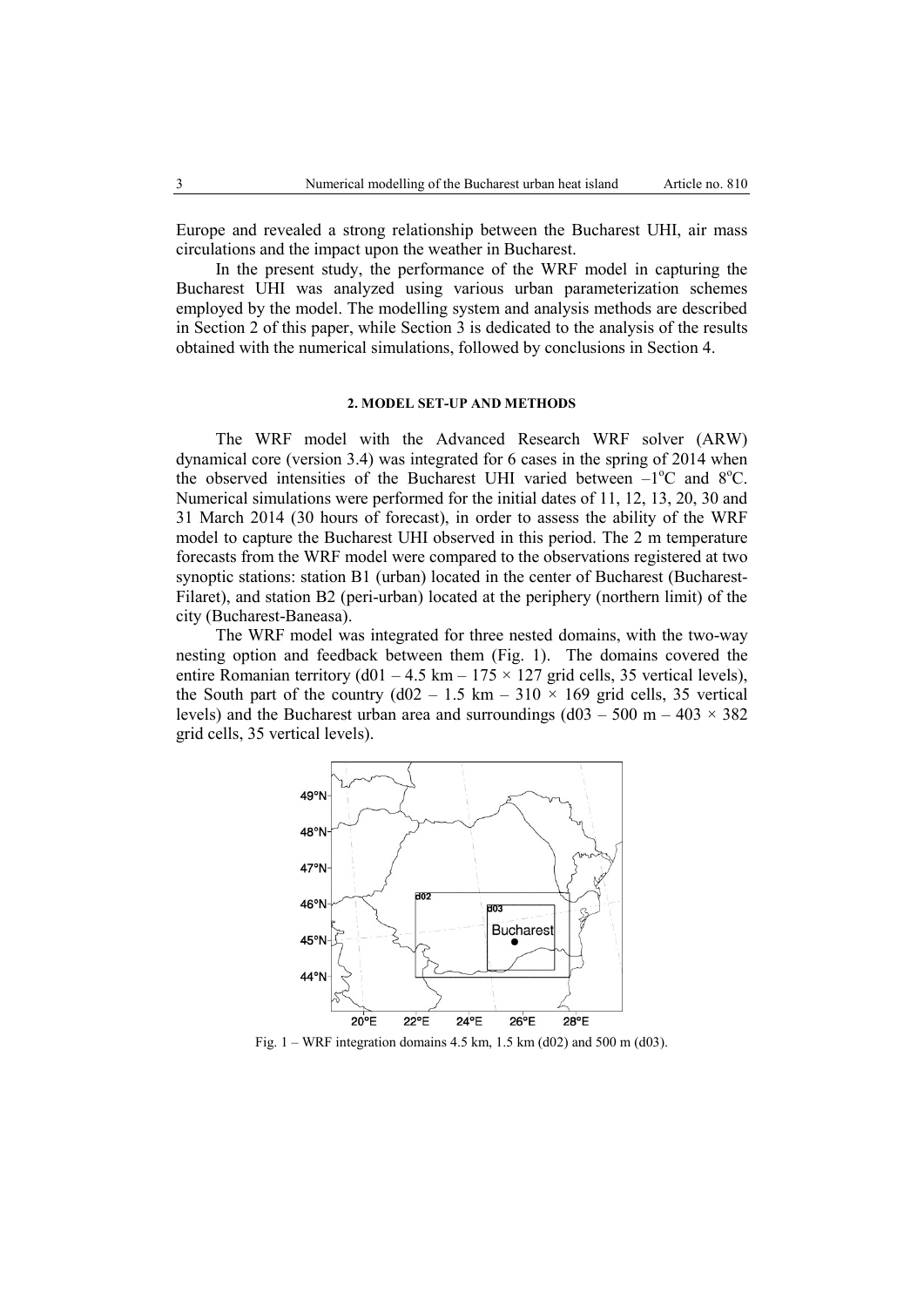| Article no. 810 | Iriza <i>et al.</i> |  |
|-----------------|---------------------|--|
|                 |                     |  |

Recent studies [25, 26] have shown that topography data at 3 seconds horizontal resolution from the *Shuttle Radar Topography Mission* (SRTM) database [27] offer the best approximation for the Romanian territory. As a consequence, the WRF model was integrated using this topography data.

Previous studies performed with the WRF model for the Bucharest UHI employed *Consortium for Small-Scale Modelling* (COSMO, [28]) initial and boundary conditions. However, the use of COSMO numerical forecasts does not currently allow the coupling with the more complex urban parameterization schemes available in the WRF model. As a consequence, for this study initial and lateral boundary conditions were obtained from the *European Centre for Medium Range Weather Forecast* (ECMWF, [29]) global model. All numerical experiments were performed with the Thompson microphysics scheme [30], the *Rapid Radiative Transfer Model* (RRTM; [31]) for shortwave radiation and Dudhia scheme for long wave radiation [32], while convection was solved explicitly for the 1.5 km and 500 m integrations. For the planetary boundary layer and land-surface we employed the Mellor-Yamada-Janjic scheme [33] coupled with the Unified Noah land-surface scheme [34].

In accordance with results obtained from previous numerical simulations, MODIS land-use data [35] were employed and the WRF model was integrated using three options for the urban parameterization schemes (Table 1): no urban parameterization scheme (except the bulk parameterization existing in the landsurface option), the *single-layer urban canopy model* – SLUCM [10] or the BEP scheme [11].

|               | LBC.         | Urban Parameterization<br><b>MODIS</b> Land-Use |    |     |            |
|---------------|--------------|-------------------------------------------------|----|-----|------------|
| Experiment ID | <b>ECMWF</b> | Data                                            | NΟ | UCM | <b>REP</b> |
| WRF+NO        |              |                                                 |    |     |            |
| WRF+UCM       |              |                                                 |    |     |            |
| WRF+BEP       |              |                                                 |    |     |            |

*Table 1* Description of the numerical experiments performed

Similar to the study regarding the influence of land-use data on the forecast of the Bucharest UHI with the WRF model, the analysis of the results was performed using several methods. The UHI intensity defined as 2 m temperature differences between stations B1 and B2 (urban – peri-urban) was computed (observations and model equivalents) for each configuration (Table 1), for each individual day. The frequencies of urban-peri-urban temperature differences in one degree temperature intervals for each hour were calculated for all cases in order to study the diurnal cycle of the UHI intensity. Mean frequencies were computed for the entire period, for four the intensity classes, following [36]: class 0 – urban cold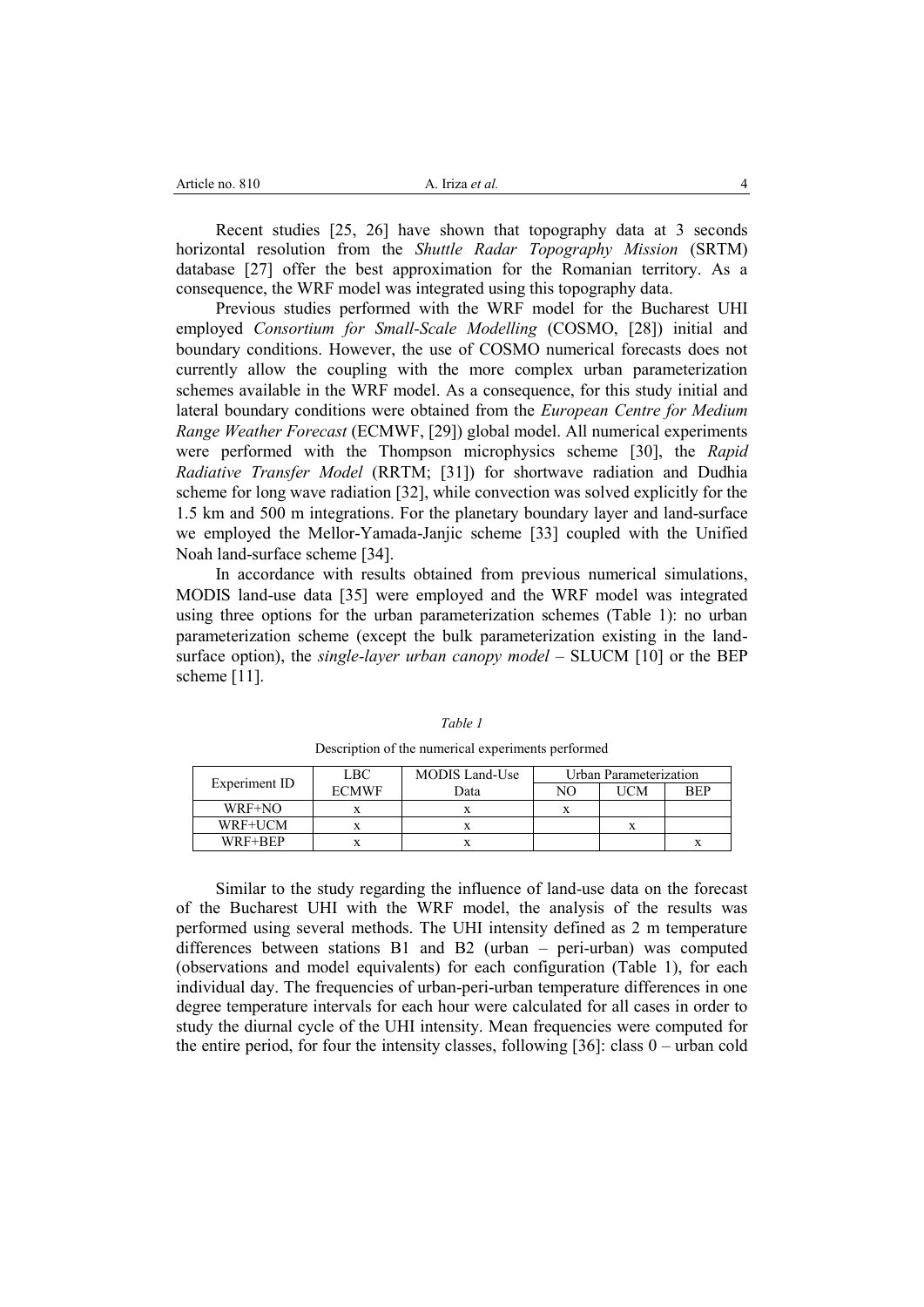island ( $\Delta T \le 0.0$  °C); class I – normal UHI (0.0 °C <  $\Delta T \le 3.0$  °C); class II – medium UHI (3.0 °C  $\leq$   $\Delta$ T  $\leq$  6.0 °C) and class III – high (intense) UHI (6.0 °  $\leq$   $\Delta$ T).

The normalization proposed by Oke [37] was used to study of the typical course of temperature differences during the day. In order to reduce the influence of individual characteristics of each day, each value was averaged and normalized to 1, following Eq. 1.

$$
(\Delta T - \Delta T_{\min}) / (\Delta T_{\max} - \Delta T_{\min}), \qquad (1)
$$

where ΔT is the mean hourly difference between urban and peri-urban 2 m temperatures,  $\Delta T_{min}$  and  $\Delta T_{max}$  are the minimum and maximum differences in hourly urban and peri-urban temperatures at 2 m (over all cases). The analysis of the mean daily course of the UHI intensity (observations and model equivalents) was performed using isotherms for temperature differences between B1 and B2. The normalized UHI and the isotherms for temperature differences were analysed for periods of 30 hours, starting from 00 UTC until 06 UTC the next day, in order to capture the evolution of the phenomenon in the first hours of the morning.

#### **3. RESULTS**

#### 3.1. FREQUENCY OF HOURLY TEMPERATURE DIFFERENCES

The frequency of class 0 differences is underestimated by the model in all the configurations used for the present numerical experiments (Table 2). Moreover, WRF-4.5 km+NO and WRF-4.5 km+BEP do not forecast such events at all, while observations show an 18.40% frequency of such differences. For this class, the best results (lowest underestimation of the number of events) are given by the WRF+UCM model at all horizontal resolutions (underestimation of approx. 11.46%, Table 2).

In all three model configurations, at all spatial resolutions, the model strongly overestimates the frequency of class I intensities, forecasting over twice as much events compared to the observed ones. Better results for this class are obtained with the WRF+BEP configuration, which estimates frequencies of up to 62.15%, while the other configurations estimate frequencies around 90% and above. For class II, all configurations strongly underestimate the frequency of differences within this range compared to observations, with the exception of WRF+BEP. In this last configuration, the model has a similar behaviour as for the previous class, overestimating the frequency of class II intensities compared to observations with up to 22.91%. Good results for this class are obtained with the WRF+NO configuration which is the closest to the observed frequency in this case at all horizontal resolutions. The class III intensity Bucharest UHI has the lowest observed frequency (7.98%) and is only captured by the WRF+BEP configuration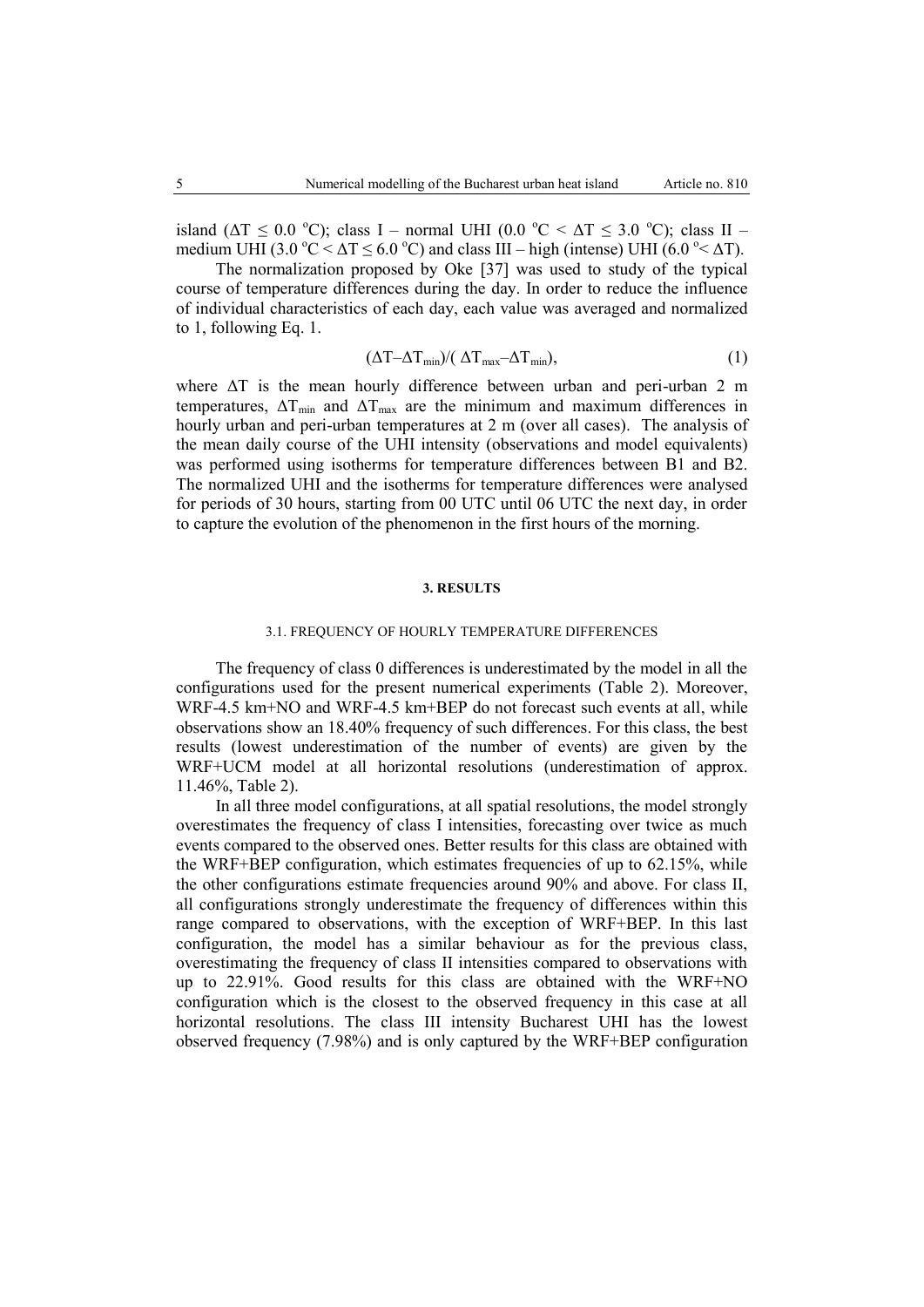at all three spatial resolutions, but frequencies are underestimated compared to observations.

| Observations /        | Frequency $(\% )$                             |                                              |                                                            |                                              |
|-----------------------|-----------------------------------------------|----------------------------------------------|------------------------------------------------------------|----------------------------------------------|
| Numerical simulations | class 0<br>$\Delta T \leq 0.0$ <sup>o</sup> C | class I<br>$0.0^{\circ}$ C< $\Delta$ T<3.0°C | class II<br>$3.0^{\circ}$ C $\leq$ $\Delta$ T $\leq$ 6.0°C | class III<br>$\Delta T > 6.0$ <sup>o</sup> C |
| <b>Observations</b>   | 18.40                                         | 53.13                                        | 20.49                                                      | 7.98                                         |
| $WRF-4.5 km+NO$       | 0.00                                          | 92.36                                        | 7.64                                                       | 0.00                                         |
| $WRF-4.5$ km $+UCM$   | 9.37                                          | 90.28                                        | 0.35                                                       | 0.00                                         |
| $WRF-4.5 km+BEP$      | 0.00                                          | 56.25                                        | 43.40                                                      | 0.35                                         |
| $WRF-1.5$ km $+NO$    | 0.35                                          | 89.93                                        | 9.72                                                       | 0.00                                         |
| $WRF-1.5$ km+UCM      | 6.94                                          | 91.67                                        | 1.69                                                       | 0.00                                         |
| $WRF-1.5$ km $+$ REP  | 1.03                                          | 56.95                                        | 40.28                                                      | 1.74                                         |
| $WRF-500$ m+NO        | 0.35                                          | 87.85                                        | 11.80                                                      | 0.00                                         |
| $WRF-500$ m+UCM       | 8.68                                          | 87.85                                        | 3.47                                                       | 0.00                                         |
| $WRF-500 m+BEP$       | 0.35                                          | 62.15                                        | 36.11                                                      | 1.39                                         |

*Table 2* Frequency of the hourly urban-rural temperature differences (%)

It can be noticed that, for a specific configuration, the model maintains a similar behaviour for all three horizontal resolutions. For configurations WRF+NO and WRF+UCM, the model strongly overestimates the number of class I differences and underestimates (or does not capture at all) the differences in the other intensity classes. On the other hand, WRF+BEP slightly overestimates the frequency of temperature differences situated in classes I and II and underestimates (or does not capture at all for WRF-4.5 km+BEP) the minimum and maximum values (class 0 or class III intensities). Moreover, WRF-1.5 km+BEP and WRF-500 m+BEP are the only configurations in which the model forecasts values in all 4 classes, similar to the observations.

# 3.2. NORMALIZED HOURLY VARIATION OF THE BUCHAREST UHI INTENSITY

The analysis of the normalized course for the simulated Bucharest UHI intensity shows that the WRF+NO and WRF+UCM (Fig. 2) simulations display a similar behaviour at all three horizontal resolutions. Both these configurations place the highest thermal contrasts during the afternoon (around 15 UTC, approx. 17 local time), in contrast with the observations. The behaviour of the model in these configurations is opposed to the observations, with an underestimation of the UHI intensity during night-time and morning and the overestimation of the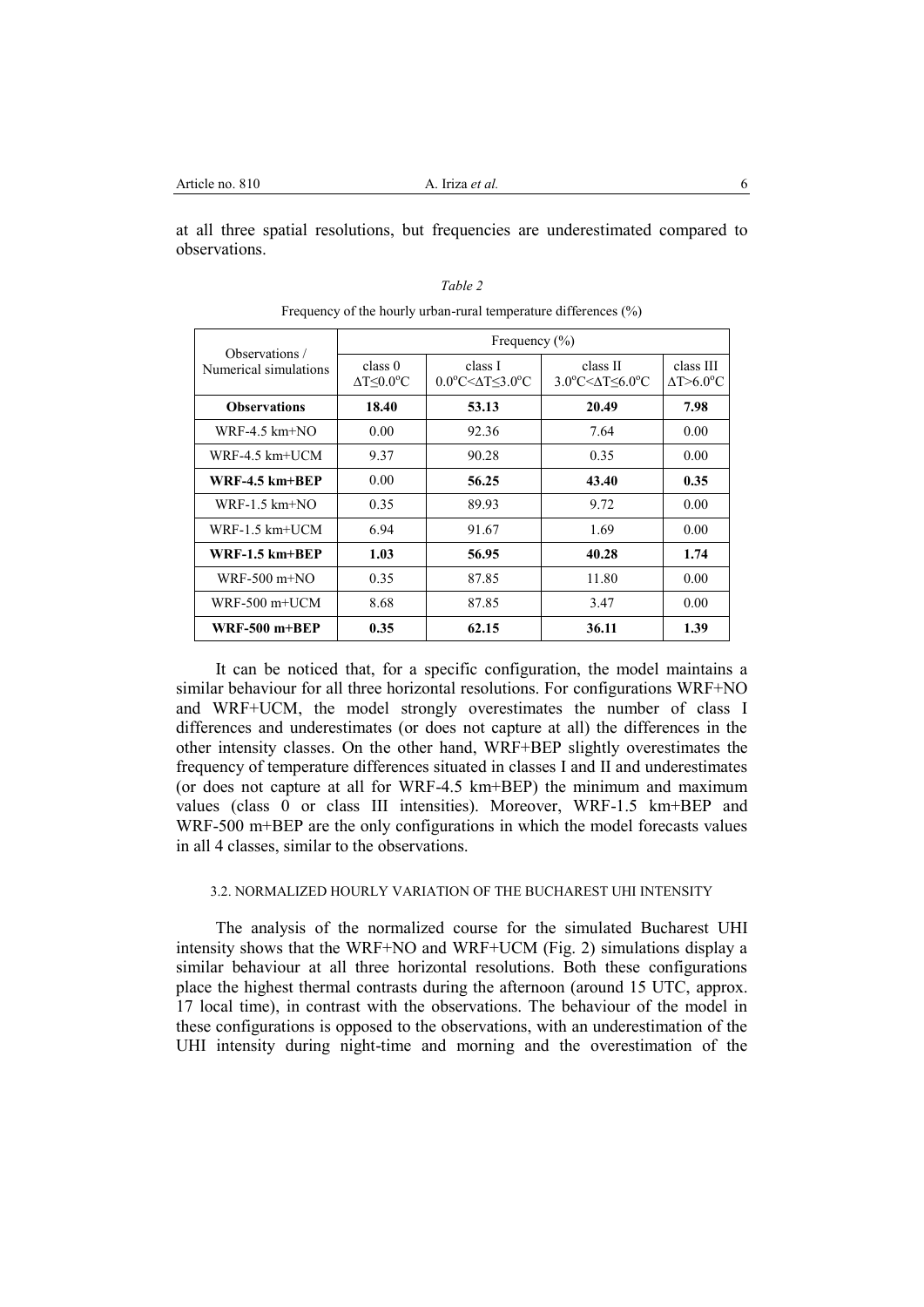intensity during daytime. Although WRF+UCM captures the fast decay in the intensity of the Bucharest UHI during early morning (after 03 UTC), the highest magnitude of the phenomenon is simulated after 12 UTC, when the model forecasts the fastest growth and decay in intensity. However, none of these two configurations reproduce the normalized course of the Bucharest UHI. Moreover, the increase of the horizontal resolution of the model for these two configurations does not bring a quantifiable improvement in capturing the daily course of the UHI. The similar behaviour of these two simulations is probably due to the less complex representation of the urban geometry in the UCM parameterization scheme.



Fig. 2 – Normalized hourly variation of the Bucharest UHI (for all days): observations (purple) and WRF+NO (blue), WRF+UCM (green), WRF+BEP (red) integrated at 4.5 km (top, left), 1.5 km (top, right) and 500 m (bottom) horizontal resolution.

The strongest impact on the forecast of the WRF model can be obtained by employing the BEP urban parameterization scheme. Compared to the previous configurations, WRF+BEP (Fig. 2) brings an important improvement in the ability of the model to capture the normalized course of the UHI intensity at all three horizontal resolutions, due to the complex description of the urban geometry.

Although the values for the normalized simulated UHI intensity are slightly underestimated compared to the observations, WRF+BEP (especially WRF-500 m+BEP) displays a better ability to capture the diurnal cycle of the UHI. For all three horizontal resolutions, the model captures the fast decay of the thermal differences in the morning (until 11 UTC), the maximum intensity during night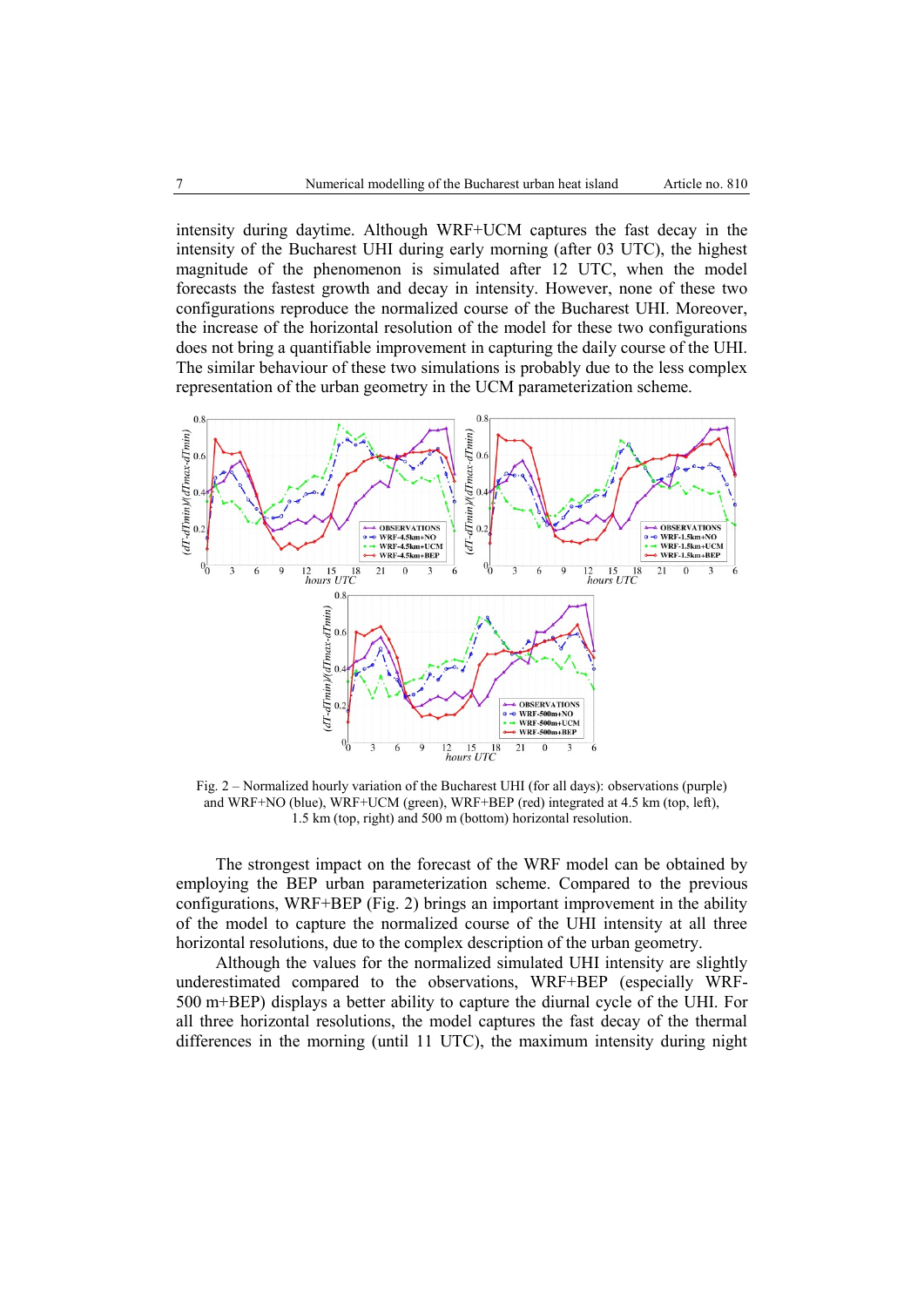time and the fast decay and minimum intensity during the day. Also, the WRF+BEP model shows a slight advance in forecasting the steep growth of the thermal contrasts in the afternoon compared to the observations, while diminishing the growth of the UHI intensity for the evening period. In this last configuration, the model also captures the more stable behaviour of the phenomenon displayed during the day. For this configuration, the values of the normalized UHI intensity are close to the observed ones for most of the analysed period. The model integrated in this configuration at 1.5 km and 500 m also captures the magnitude of the phenomenon and the maximum UHI intensity during the night for the second part of the analysed period, due to the positive influence of the horizontal resolution and better description of the topography.

The WRF+BEP model generally reproduces the normalized course of the Bucharest UHI intensity at all three spatial resolutions; moreover, WRF-500 m+BEP captures better the smaller variations of the thermal contrasts displayed especially during daytime. In accordance with the results presented in the previous section, this also suggests a positive influence from the increased resolution and better description of the topography. Thus, the WRF+BEP model approximates better the periods with fast growth or decay of the thermal contrasts compared to the previous numerical simulations, offering a better representation for the normalized course of the Bucharest UHI intensity.

## 3.3. ISOTHERMS OF THE TEMPERATURE DIFFERENCES

The isotherms of the observed urban-peri-urban temperature differences (Fig. 3) indicate mostly class I and class II UHI intensities, with higher intensities for 13 March. The strong variations in the intensity of the UHI during the entire day can be the result of the fast change in air circulation specific to the spring season.

Comparative analysis of the results from all numerical simulations (Figs. 4– 6) suggests that class 0 intensities are not very well represented in any of the configurations. The model generally overestimates the values forecasted for the period when the observed differences are negative. Slightly better results in this case seem to be obtained from the WRF+UCM configuration. Increasing the spatial resolution of the model usually leads to an improvement of the amplitude for the interval of temperature differences as well as the values themselves, independently from the urban parameterization employed by the model.

The results presented in Fig. 4–6 generally indicate an increase of the simulated UHI intensities forecasted with WRF+NO (Fig. 4), WRF+UCM (Fig. 5) and WRF+BEP (Fig. 6). The isotherms computed for WRF+NO, WRF+UCM and WRF+BEP suggest that the general tendency of the model is that of underestimating the maximum and high intensity values of the Bucharest UHI and overestimating the minimum and low intensity values of the phenomenon.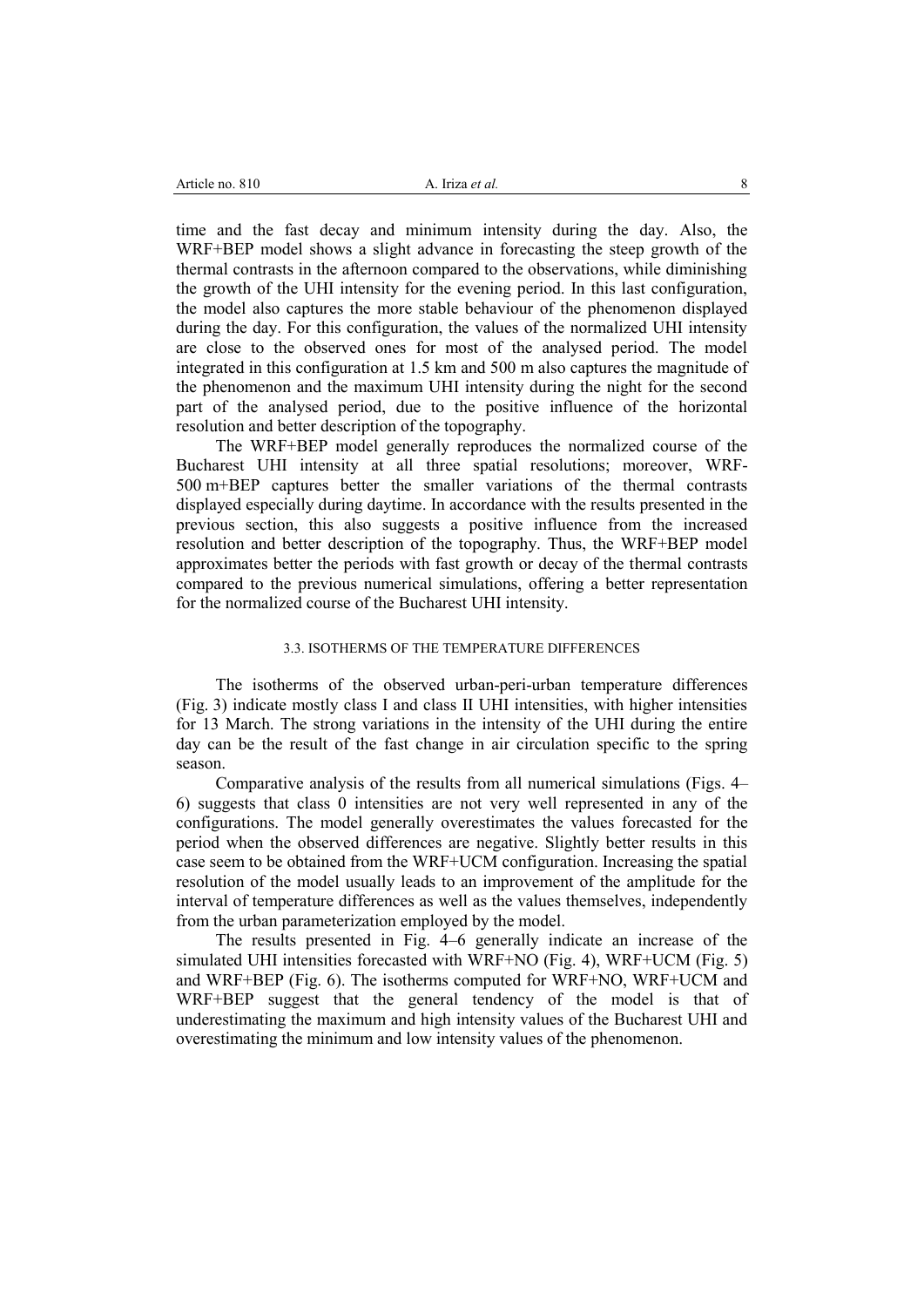

hours (UTC)

Fig. 3 – Isotherms of 2 m temperature differences between the urban and peri-urban station – observations.



Fig. 4 – Isotherms of 2 m temperature differences between the urban and peri-urban station, WRF+NO: 4.5 km (left), 1.5 km (middle), 500 m (right).

The WRF+NO, WRF+BEP, WRF-1.5 km+UCM and WRF-500 m+UCM configurations offer a good representation for class I UHI intensity and satisfactory results for class II, in contrast to WRF-4.5 km+UCM, which does not capture these intensities. Class III intensities of the Bucharest UHI are only captured by the WRF+BEP configuration. WRF+NO underestimates the intensity for the period when the phenomenon had a high magnitude, with slightly better results from WRF-500 m+NO. The model in this configuration partially captures the periodicity of class III intensities of the Bucharest UHI for the second part of the analyzed period. The amplitude of the UHI is underestimated and the high intensities are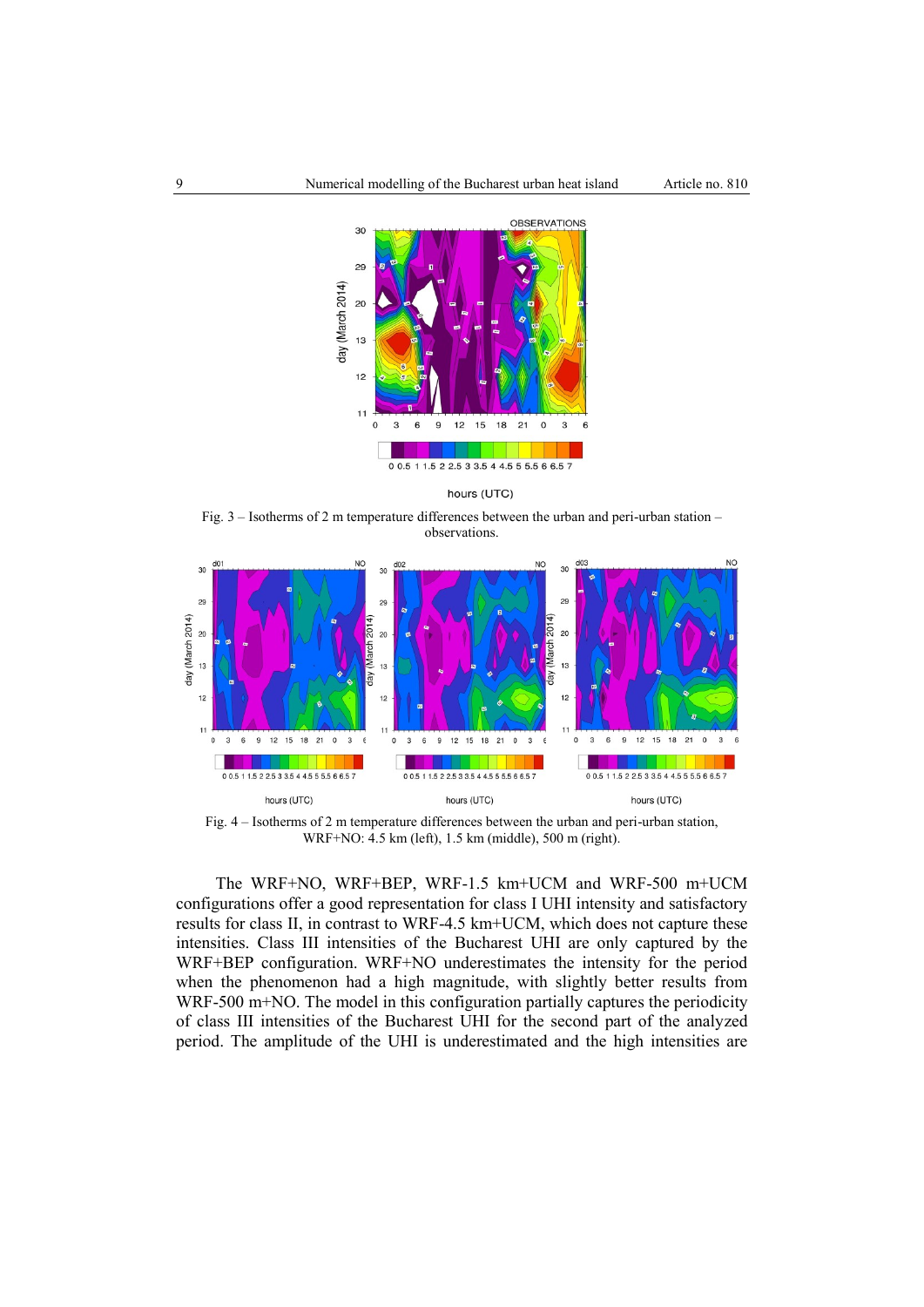| Article no. 810 | A. Irīza <i>et al</i> . |  |
|-----------------|-------------------------|--|
|                 |                         |  |

further apart in time compared to the observations. WRF+NO captures the daily evolution of the Bucharest UHI for the entire period, with higher intensities in the first and last days of the analyzed interval and lower ones in the middle. However, the evolution of the UHI is staggered in time compared to the observations.



Fig. 5 – Isotherms of 2 m temperature differences between the urban and peri-urban station, WRF+UCM: 4.5 km (left), 1.5 km (middle), 500 m (right).

As previously mentioned, the WRF+UCM configuration (especially at 4.5 km and 500 m horizontal resolution) captures the low intensities of the Bucharest UHI, but does not place them correctly in time and slightly overestimates them. For this configuration, the class II and III intensities of the Bucharest UHI observed in all cases are strongly underestimated, especially for the second part of the month.

The WRF+BEP model displays a similar behaviour at all 3 spatial resolutions; if the horizontal resolution is increased, the isotherms follow the observations more closely (Fig. 6). The model captures the large amplitude of the interval for the values and the high variations during 11 March 2014 00 UTC – 13 March 2014 03 UTC, especially at the 500 m spatial resolution. In this configuration, the model captures better the periodicity of the class III intensities for the phenomenon compared to the previous numerical experiments. WRF+BEP also gives a satisfactory estimate of the intervals with low intensities of the phenomenon, but these are more restricted compared to the observations. The WRF+BEP configuration captures the evolution and diurnal cycle of the Bucharest UHI for the analyzed period, with higher intensities for  $11<sup>th</sup> - 12<sup>th</sup>$  March and  $29<sup>th</sup>$ 31<sup>st</sup> March and usually lower intensities in the remaining period. The temperature differences of around 6  $\degree$ C captured by the WRF+BEP configuration compared to maximum differences of up to  $5^{\circ}$ C forecasted by the other configurations bring the results of the WRF+BEP closer to the observations compared to all other numerical experiments presented in this paper. It can be noticed that the WRF+BEP in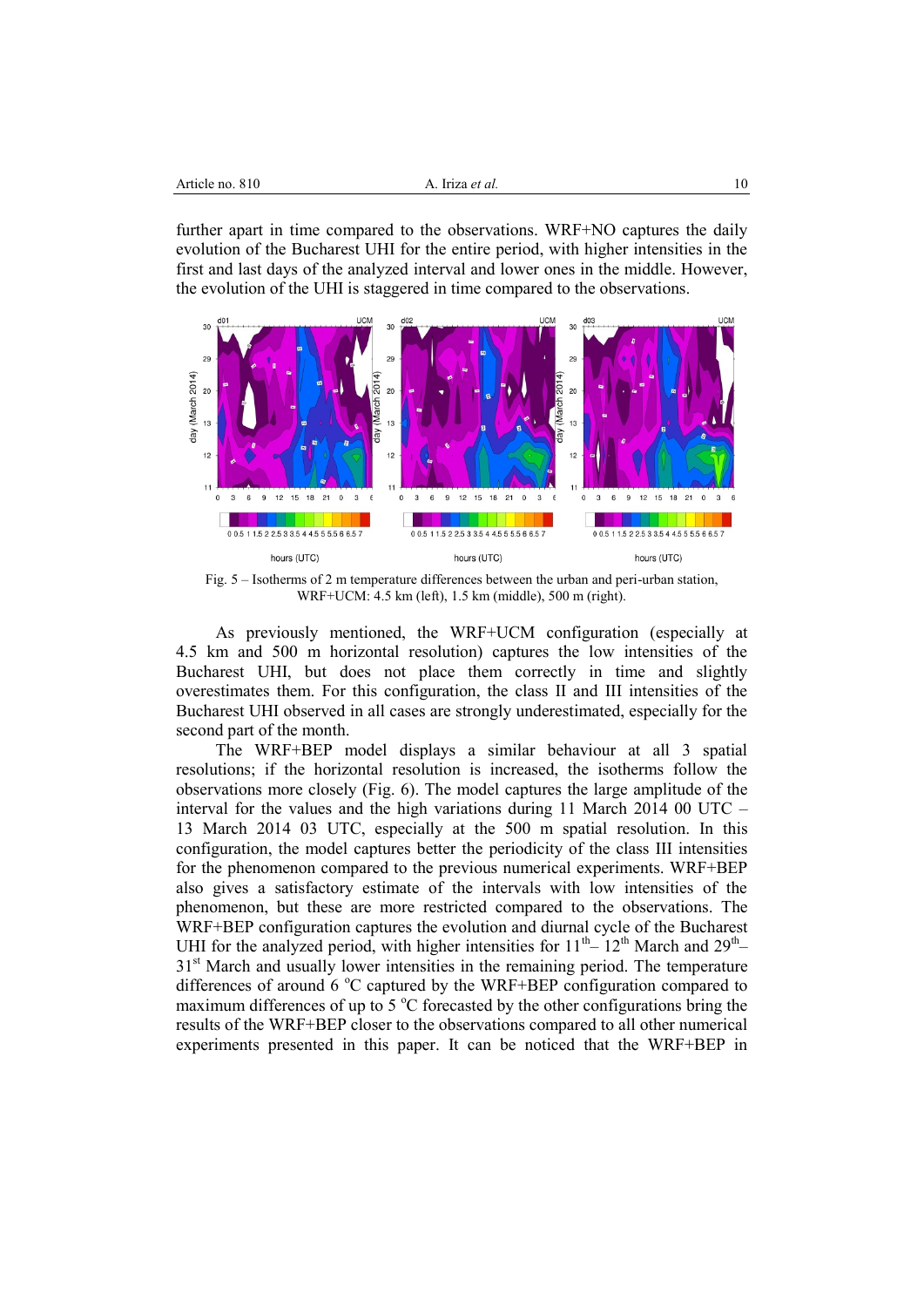general and the WRF-500 m+BEP in particular capture the highest intensities of the Bucharest UHI during the morning (until 06 UTC), although the values are underestimated compared to the observations.



Fig. 6 – Isotherms of 2 m temperature differences between the urban and peri-urban station, WRF+BEP: 4.5 km (left), 1.5 km (middle), 500 m (right).

#### **4. CONCLUSIONS**

This study was dedicated to the numerical simulation of the Bucharest UHI using the WRF model integrated at high resolutions using different urban parameterization schemes. The numerical simulations were performed using initial and lateral boundary conditions from the ECMWF global model.

The results from the numerical experiments presented in this study show noticeable differences in the intensity and expansion of the Bucharest UHI forecasted by the WRF model, depending on the urban parameterization scheme employed by the model. The ability of the WRF model to capture the Bucharest UHI improves with the increase of the horizontal resolution of the model.

The WRF model integrated without any parameterization scheme (WRF+NO) does not offer a better estimation of the Bucharest UHI compared to the other two numerical simulations performed in this study. Coupling of the WRF model with the UCM scheme does not bring considerable improvements to the forecast of the Bucharest UHI compared to the previous WRF+NO configuration, at any of the horizontal resolutions employed.

The model using the complex BEP urban parameterization scheme forecasts a more extensive and intense UHI compared to the one forecasted by the other configurations employed in this study, at all horizontal resolutions.

All configurations of the WRF model used in this study capture class I Bucharest UHI intensities, but the frequency of hourly differences is overestimated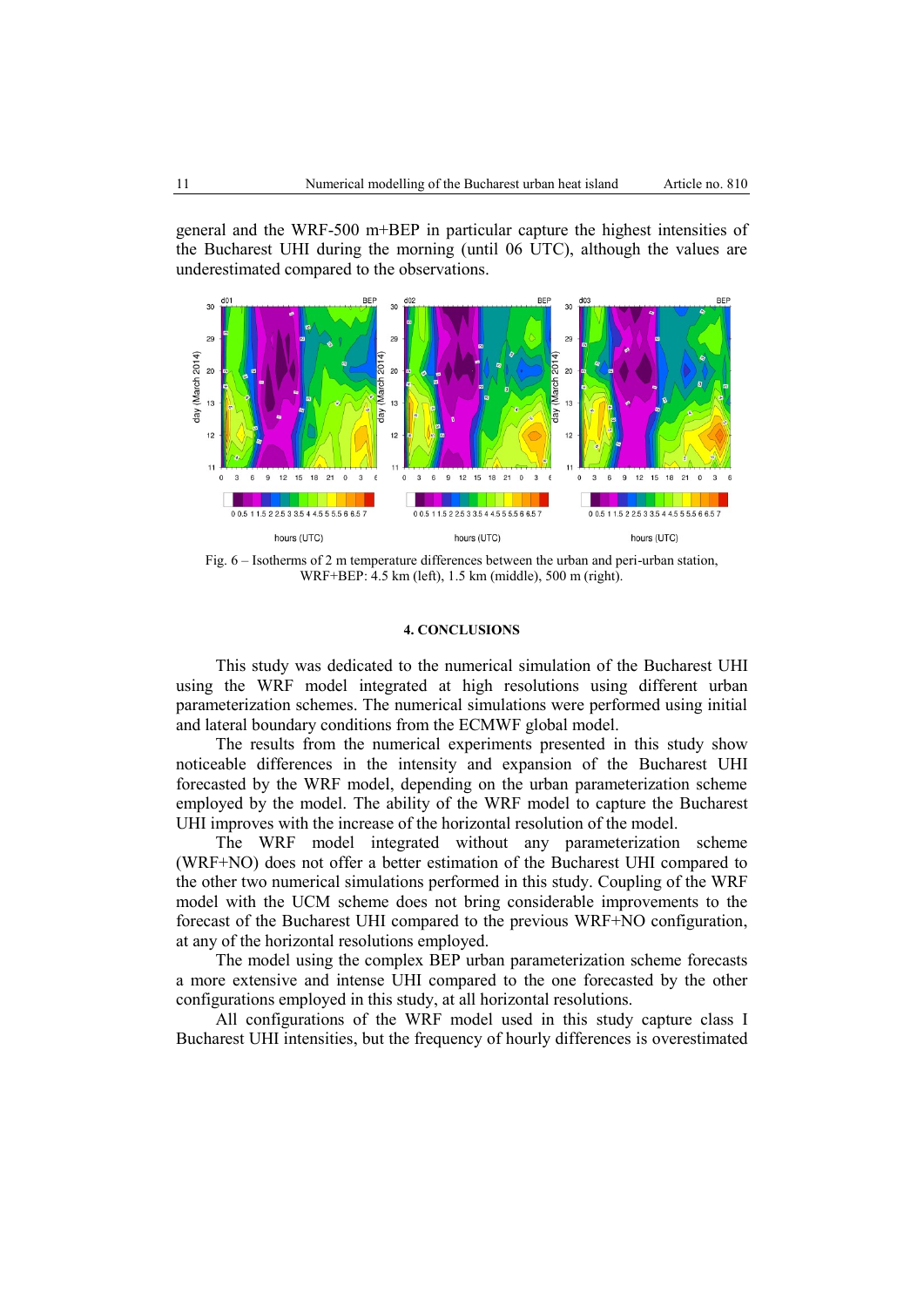compared to observations. The model integrated in the present configurations underestimates the frequency of class 0 intensities. Moreover, all configurations except WRF+BEP strongly underestimate the frequency for class II intensities.

Class III intensities of the Bucharest UHI are only captured by the WRF+BEP configuration of the model, which slightly underestimates them compared to the observations. The WRF-1.5 km+BEP and WRF-500 m+BEP configurations are the only ones which estimate urban-peri-urban differences in all four intensity classes, due to the complex parameterization of the urban surfaces coupled with the high resolution of the model.

The use of a finer resolution (4.5 km to 1.5 km to 500 m) highlights the differences between different configurations employed by the model. However, for the same configuration, the model displays a similar behavior at different resolutions. While the best results are offered by the 500 m horizontal resolution, a good simulation of the Bucharest UHI is also provided by the 1.5 km resolution, which can be a satisfactory compromise between computational time and the resolution necessary to capture the daily variability of the Bucharest UHI.

The WRF+BEP configuration in general and the WRF-500 m+BEP in particular offers the best estimate for the spatial and temporal distribution of the Bucharest UHI, the amplitude of the urban-peri-urban temperature differences and the intensity of the phenomenon from the configurations analyzed. The use of the BEP urban parameterization scheme shows the strongest positive impact in the forecast of the Bucharest UHI using the WRF numerical model, due to the more complex representation of the city geometry.

In conclusion, we consider that the WRF+BEP configuration is the optimal one for the numerical modelling of the Bucharest UHI from the configurations presented in this study.

#### REFERENCES

- 1. T.R. Oke, *Boundary Layer Climates*, Routledge, London (1987).
- 2. A.J. Arnfield, Two decades of urban climate research: a review of turbulence, exchanges of energy and water and the urban heat island, *Int. J. Climatol*, **23**, 1-26 (2003).
- 3. M. Kanda, Progress in the scale modeling of urban climate: Review, *Theor. Appl. Climatol*, **84**, 23-33 (2005).
- 4. K. Klysik, K. Fortuniac, Observed UHI intensity in Lodz definition and typical values, Fifth International Conference on Urban Climate, 1-5 September 2003, Lodz, Poland (2003).
- 5. J. Zhou, Y. Chen, J. Wang, W. Zhan, Maximum Nighttime Urban Heat Island (UHI) Intensity Simulation by Integrating Remotely Sensed Data and Meteorological Observations, *IEEE J. Sel. Topics Appl. Earth Observ*., **4**, 138-146 (2010).
- 6. F. Fujibe, H. Togawa, M. Sakata, Long-term change and spatial anomaly of warm season afternoon precipitation in Tokyo, *Scientific Online Letters on the Atmosphere*, **5**, 17-20 (2009).
- 7. J.B. Basara, H.G.L. Basara, B.G. Illston, K.C. Crawford, The Impact of the Urban Heat Island during an Intense Heat Wave in Oklahoma City, *Adv. Meteorol.* 2010 (2010).
- 8. V. Masson, A physically-based scheme for the urban energy budget in atmospheric models, *Bound.-Layer Meteor*., **94**, 357-397 (2000).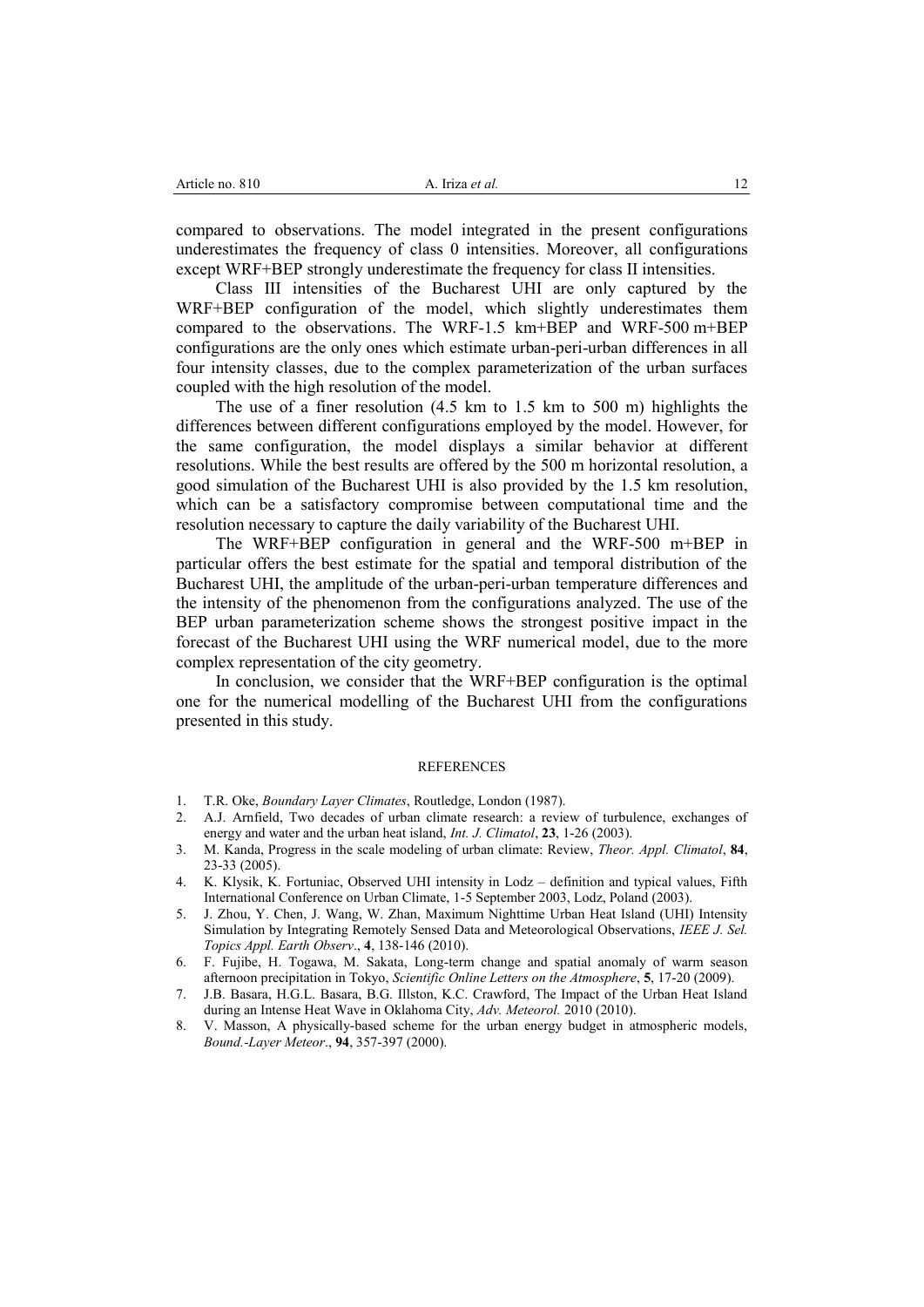- 9. H. Kusaka, H. Kondo H, Y. Kikegawa, F. Kimura, A simple single-layer urban canopy model for atmospheric models: Comparison with multi-layer and slab models, *Bound.-Layer Meteorol*, **101**, 329-358 (2001).
- 10. H. Kusaka, F. Kimura, Coupling a single-layer urban canopy model with a simple atmospheric mode: Impact on urban heat island simulation for an idealized case, *J. Meteor. Soc. Japan*, **82**, 67-80 (2004).
- 11. A. Martilli, A. Clapier, M.W. Rotach, An urban surface exchange parameterization for mesoscale models, *Bound.-Layer Meteor*., **104**, 261-304 (2002).
- 12. F. Salamanca, A. Krpo, A. Martilli, A. Clapier, A new building energy model coupled with an urban canopy parameterization for urban climate simulations – part II. Validation with one dimension off-line simulations, *Theor. Appl. Climatol*., **99**, 331-344 (2010).
- 13. W. Wang, C. Bruyere, M. Duda, J. Dudhia, D. Gill, H.C. Lin, J. Michalakes, S. Rizvi, X. Zhang, *A description of the Advanced Research WRF version 3*, Technical report (2012).
- 14. F. Chen, H. Kusaka, R. Bornstein, J. Ching, C.S.B. Grimmond, S. Grossman-Clarke, T. Loridan, K.W. Manning, A. Martilli, S. Miao, D. Sailor, F. Salamanca, H. Taha, M. Tewari, X. Wang, A.A. Wyszogrodzkia, C. Zhang, The integrated WRF-urban modelling system: development, evaluation and applications to urban environmental problems, *Int. J. Climatol.*, **31**, 273-288 (2011).
- 15. J. Fallmann, S. Emeis, P. Suppan, Modeling of the Urban Heat Island using WRF comparing different urban parameterization schemes, Proceedings of the 8th International Conference on Urban Climate (ICUC-8), 6-10 August 2012, Dublin, Ireland (2012).
- 16. J. Teixeira, T. Luna, A.C. Carvahlo, A. Rocha, WRF sensitivity to Urban canopy schemes: A Lisabon Case Study, *EMS Annual Meeting Abstracts* – 12th EMS / 9th ECAC, 9, 10-14 September 2012, Lodz, Poland (2012).
- 17. T. Nehrkorn, J. Henderson, M. Leidner, M. Ellis, A. Maher, J. Eluskiewicz, Modelling the urban circulation in the Salt Lake City area using the WRF urban canopy parameterization. 91st American Meteorological Society Annual Meeting, 22-27 January 2011, Seattle, WA, 838 (2011).
- 18. C.Y. Lin, F. Chen, W.C. Chen, S.C. Liu, Urban Heat Island and its Impact on Boundary Layer Development and Precipitation over Northern Taiwan, The seventh International Conference on Urban Climate (ICUC-7), 29 June – 3 July 2009, Yokohama, Japan (2009).
- 19. S. Miao, F.Chen, M.A. LeMone, M. Tewari, Q. Li, Y. Wang, An Observational and Modelling Study of Characteristics of Urban Heat Island and Boundary Layer Structures in Beijing, *Bound.-Layer Meteor*., **48**, 484-501 (2009).
- 20. F. Salamanca, A. Martilli, M. Tewari, F. Chen, A Study of the Urban Boundary Layer Using Different Urban Parameterizations and High-Resolution Urban Canopy Parameters with WRF, *J. Appl. Meteor. and Climatol*., **50**, 1107-1128 (2011).
- 21. ESTAT, Eurostat, European Union,<http://epp.eurostat.ec.europa.eu/portal> (2014).
- 22. S. Cheval, A. Dumitrescu, The July urban heat island of Bucharest as derived from MODIS images, *Theor. Appl. Climatol*. **96**, 145-153 (2009).
- 23. S. Cheval, A. Dumitrescu, A. Bell, The urban heat island of Bucharest during the extreme high temperatures of July 2007, *Theor. Appl. Climatol*, **99,** 391-401 (2009).
- 24. S. Andrei, S. Stefan, Influence of Air Circulations upon Bucharest's Urban Heat Island*. EMS Annual Meeting Abstracts* – 11th EMS / 10th ECAM. EMS2011-389, 12-16 September 2011, Berlin, Germany (2011).
- 25. A. Lupascu, A. Iriza, R.C. Dumitrache, Using a high resolution topographic data set and analysis of the impact on the forecast of meteorological, *Rom Rep. Phys.*, **67**, 653-664 (2015).
- 26. A. Iriza, R.C. Dumitrache, A. Lupascu, The influence of topography characteristics on the numerical weather forecast with the WRF model in cases of severe weather, *Rom. Rep. Phys*., **67**, 1128-1137 (2015).
- 27. CGIAR-CSI, Consortium for Spatial Information,<http://srtm.csi.cgiar.org/> (2013).